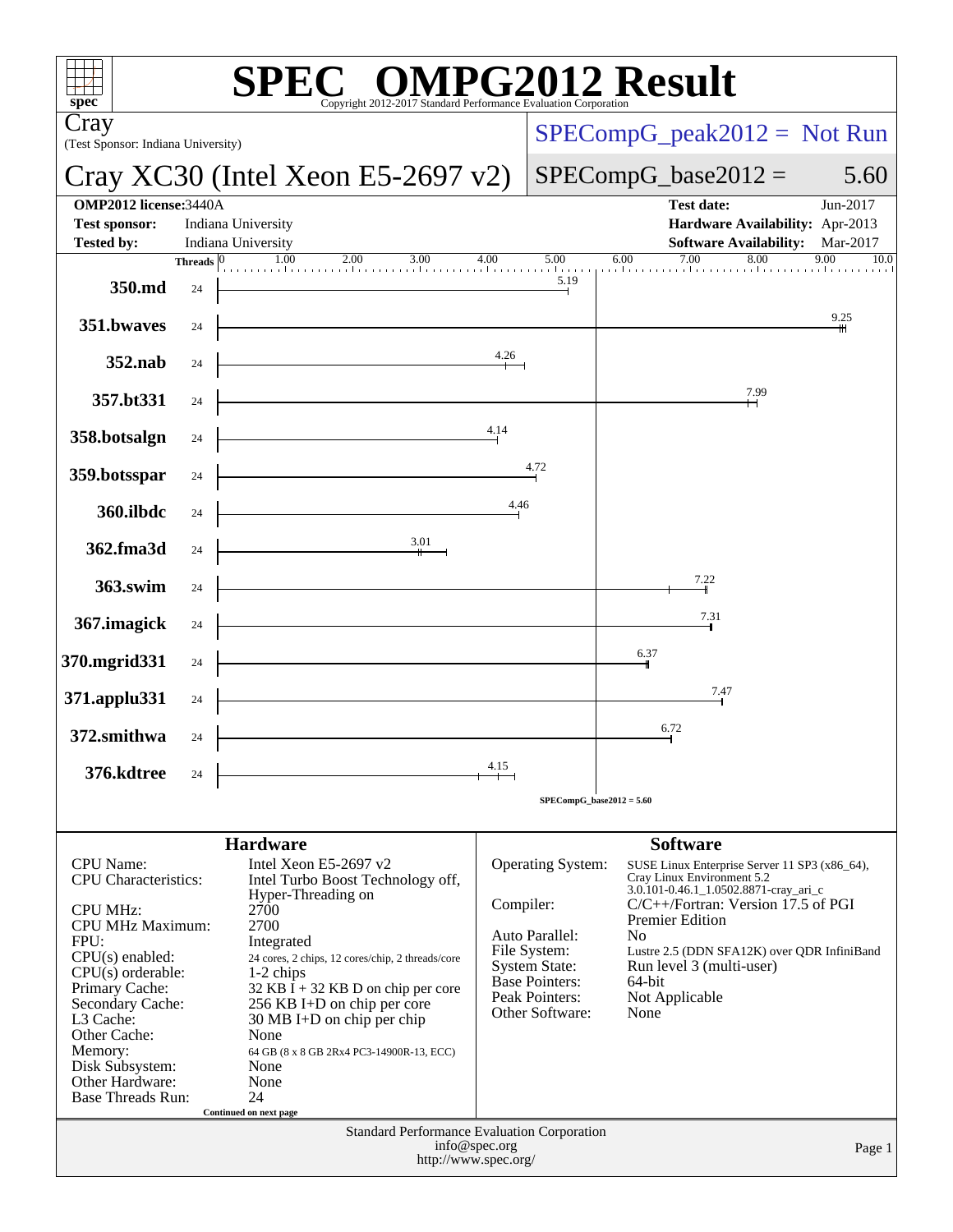

# **[SPEC OMPG2012 Result](http://www.spec.org/auto/omp2012/Docs/result-fields.html#SPECOMPG2012Result)**

Cray

(Test Sponsor: Indiana University)

### Cray XC30 (Intel Xeon E5-2697 v2)

#### **[OMP2012 license:](http://www.spec.org/auto/omp2012/Docs/result-fields.html#OMP2012license)**3440A **[Test date:](http://www.spec.org/auto/omp2012/Docs/result-fields.html#Testdate)** Jun-2017

**[Test sponsor:](http://www.spec.org/auto/omp2012/Docs/result-fields.html#Testsponsor)** Indiana University **[Hardware Availability:](http://www.spec.org/auto/omp2012/Docs/result-fields.html#HardwareAvailability)** Apr-2013

 $SPECompG_peak2012 = Not Run$  $SPECompG_peak2012 = Not Run$ 

### $SPECompG_base2012 = 5.60$  $SPECompG_base2012 = 5.60$

**[Tested by:](http://www.spec.org/auto/omp2012/Docs/result-fields.html#Testedby)** Indiana University **[Software Availability:](http://www.spec.org/auto/omp2012/Docs/result-fields.html#SoftwareAvailability)** Mar-2017

[Minimum Peak Threads:](http://www.spec.org/auto/omp2012/Docs/result-fields.html#MinimumPeakThreads) [Maximum Peak Threads:](http://www.spec.org/auto/omp2012/Docs/result-fields.html#MaximumPeakThreads)

| <b>Results Table</b> |  |
|----------------------|--|
|----------------------|--|

|                                                                                                          | <b>Base</b> |                        |       |                |       |                |               | <b>Peak</b> |                        |              |                |              |                |              |
|----------------------------------------------------------------------------------------------------------|-------------|------------------------|-------|----------------|-------|----------------|---------------|-------------|------------------------|--------------|----------------|--------------|----------------|--------------|
| <b>Benchmark</b>                                                                                         |             | <b>Threads Seconds</b> | Ratio | <b>Seconds</b> | Ratio | <b>Seconds</b> | Ratio         |             | <b>Threads Seconds</b> | <b>Ratio</b> | <b>Seconds</b> | <b>Ratio</b> | <b>Seconds</b> | <b>Ratio</b> |
| 350.md                                                                                                   | 24          | 892                    | 5.19  | 893            | 5.18  | 893            | 5.19          |             |                        |              |                |              |                |              |
| 351.bwayes                                                                                               | 24          | 487                    | 9.30  | 490            | 9.25  | 491            | 9.22          |             |                        |              |                |              |                |              |
| $352$ .nab                                                                                               | 24          | 856                    | 4.55  | 913            | 4.26  | 913            | 4.26          |             |                        |              |                |              |                |              |
| 357.bt331                                                                                                | 24          | 593                    | 7.99  | 594            | 7.99  | 604            | 7.85          |             |                        |              |                |              |                |              |
| 358.botsalgn                                                                                             | 24          | 1050                   | 4.14  | 1050           | 4.14  | 1050           | 4.14          |             |                        |              |                |              |                |              |
| 359.botsspar                                                                                             | 24          | 1113                   | 4.72  | 1113           | 4.72  | 1113           | 4.72          |             |                        |              |                |              |                |              |
| 360.ilbdc                                                                                                | 24          | 798                    | 4.46  | 798            | 4.46  | 798            | 4.46          |             |                        |              |                |              |                |              |
| 362.fma3d                                                                                                | 24          | 1122                   | 3.39  | 1261           | 3.01  | 1277           | 2.98          |             |                        |              |                |              |                |              |
| $363$ .swim                                                                                              | 24          | 626                    | 7.24  | 677            | 6.69  | 628            | <u>7.22  </u> |             |                        |              |                |              |                |              |
| 367. imagick                                                                                             | 24          | 962                    | 7.31  | 963            | 7.30  | 961            | 7.32          |             |                        |              |                |              |                |              |
| 370.mgrid331                                                                                             | 24          | 694                    | 6.37  | 697            | 6.34  | 692            | 6.38          |             |                        |              |                |              |                |              |
| 371.applu331                                                                                             | 24          | 811                    | 7.47  | 811            | 7.47  | 812            | 7.46          |             |                        |              |                |              |                |              |
| 372.smithwa                                                                                              | 24          | 797                    | 6.73  | 798            | 6.72  | 797            | 6.72          |             |                        |              |                |              |                |              |
| 376.kdtree                                                                                               | 24          | 1164                   | 3.87  | 1083           | 4.15  | 1022           | 4.40          |             |                        |              |                |              |                |              |
| Results appear in the order in which they were run. Bold underlined text indicates a median measurement. |             |                        |       |                |       |                |               |             |                        |              |                |              |                |              |

#### **[Platform Notes](http://www.spec.org/auto/omp2012/Docs/result-fields.html#PlatformNotes)**

 Sysinfo program /N/dc2/projects/hpc/lijunj/spec/omp2012-1.1-run/bigred2plus3/Docs/sysinfo Revision 563 of 2016-06-10 (097295389cf6073d8c3b03fa376740a5) running on nid00536 Mon Jul 17 20:53:10 2017

 This section contains SUT (System Under Test) info as seen by some common utilities. To remove or add to this section, see: <http://www.spec.org/omp2012/Docs/config.html#sysinfo>

 From /proc/cpuinfo model name : Intel(R) Xeon(R) CPU E5-2697 v2 @ 2.70GHz 2 "physical id"s (chips) 48 "processors" cores, siblings (Caution: counting these is hw and system dependent. The following excerpts from /proc/cpuinfo might not be reliable. Use with caution.) cpu cores : 12 siblings : 24 physical 0: cores 0 1 2 3 4 5 8 9 10 11 12 13 physical 1: cores 0 1 2 3 4 5 8 9 10 11 12 13 cache size : 30720 KB

Continued on next page

Standard Performance Evaluation Corporation [info@spec.org](mailto:info@spec.org) <http://www.spec.org/>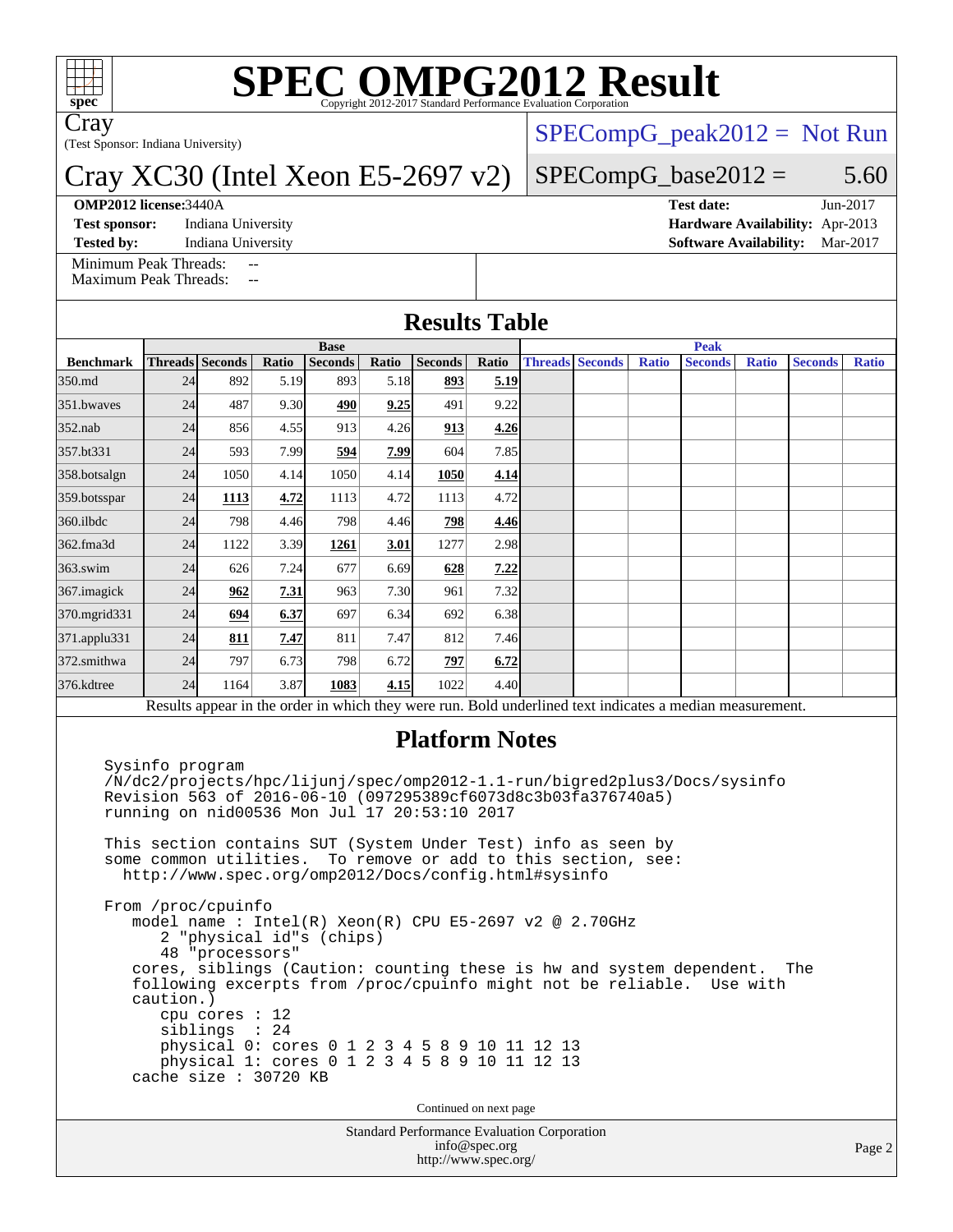

## **[SPEC OMPG2012 Result](http://www.spec.org/auto/omp2012/Docs/result-fields.html#SPECOMPG2012Result)**

(Test Sponsor: Indiana University) Cray

 $SPECompG_peak2012 = Not Run$  $SPECompG_peak2012 = Not Run$ 

Cray XC30 (Intel Xeon E5-2697 v2)

 $SPECompG_base2012 = 5.60$  $SPECompG_base2012 = 5.60$ 

**[Tested by:](http://www.spec.org/auto/omp2012/Docs/result-fields.html#Testedby)** Indiana University **[Software Availability:](http://www.spec.org/auto/omp2012/Docs/result-fields.html#SoftwareAvailability)** Mar-2017

**[OMP2012 license:](http://www.spec.org/auto/omp2012/Docs/result-fields.html#OMP2012license)**3440A **[Test date:](http://www.spec.org/auto/omp2012/Docs/result-fields.html#Testdate)** Jun-2017 **[Test sponsor:](http://www.spec.org/auto/omp2012/Docs/result-fields.html#Testsponsor)** Indiana University **[Hardware Availability:](http://www.spec.org/auto/omp2012/Docs/result-fields.html#HardwareAvailability)** Apr-2013

#### **[Platform Notes \(Continued\)](http://www.spec.org/auto/omp2012/Docs/result-fields.html#PlatformNotes)**

From /proc/meminfo<br>MemTotal: 66072376 kB HugePages\_Total: 0<br>Hugepagesize: 2048 kB Hugepagesize: /usr/bin/lsb\_release -d SUSE Linux Enterprise Server 11 (x86\_64) From /etc/\*release\* /etc/\*version\* SuSE-release: SUSE Linux Enterprise Server 11 (x86\_64) VERSION = 11 PATCHLEVEL = 3 uname -a: Linux nid00536 3.0.101-0.46.1\_1.0502.8871-cray\_ari\_c #1 SMP Mon Jun 26 15:18:40 UTC 2017 x86\_64 x86\_64 x86\_64 GNU/Linux SPEC is set to: /N/dc2/projects/hpc/lijunj/spec/omp2012-1.1-run/bigred2plus3 Filesystem Type Size Used Avail Use% Mounted on 10.10.0.171@o2ib:10.10.0.172@o2ib:/dc2 lustre 5.3P 5.0P 253T 96% /N/dc2 Cannot run dmidecode; consider saying 'chmod +s /usr/sbin/dmidecode' (End of data from sysinfo program)

#### **[General Notes](http://www.spec.org/auto/omp2012/Docs/result-fields.html#GeneralNotes)**

Environment Variables: OMP\_STACKSIZE=1G ulimit -s unlimited

## **[Base Compiler Invocation](http://www.spec.org/auto/omp2012/Docs/result-fields.html#BaseCompilerInvocation)**

[C benchmarks](http://www.spec.org/auto/omp2012/Docs/result-fields.html#Cbenchmarks): [pgcc](http://www.spec.org/omp2012/results/res2017q3/omp2012-20170730-00115.flags.html#user_CCbase_pgcc_l)

[C++ benchmarks:](http://www.spec.org/auto/omp2012/Docs/result-fields.html#CXXbenchmarks) [pgc++](http://www.spec.org/omp2012/results/res2017q3/omp2012-20170730-00115.flags.html#user_CXXbase_pgcpp_l_e5fc4a0ead554906661557a60ef932e8)

[Fortran benchmarks](http://www.spec.org/auto/omp2012/Docs/result-fields.html#Fortranbenchmarks): [pgf90](http://www.spec.org/omp2012/results/res2017q3/omp2012-20170730-00115.flags.html#user_FCbase_pgf90_l)

> Standard Performance Evaluation Corporation [info@spec.org](mailto:info@spec.org) <http://www.spec.org/>